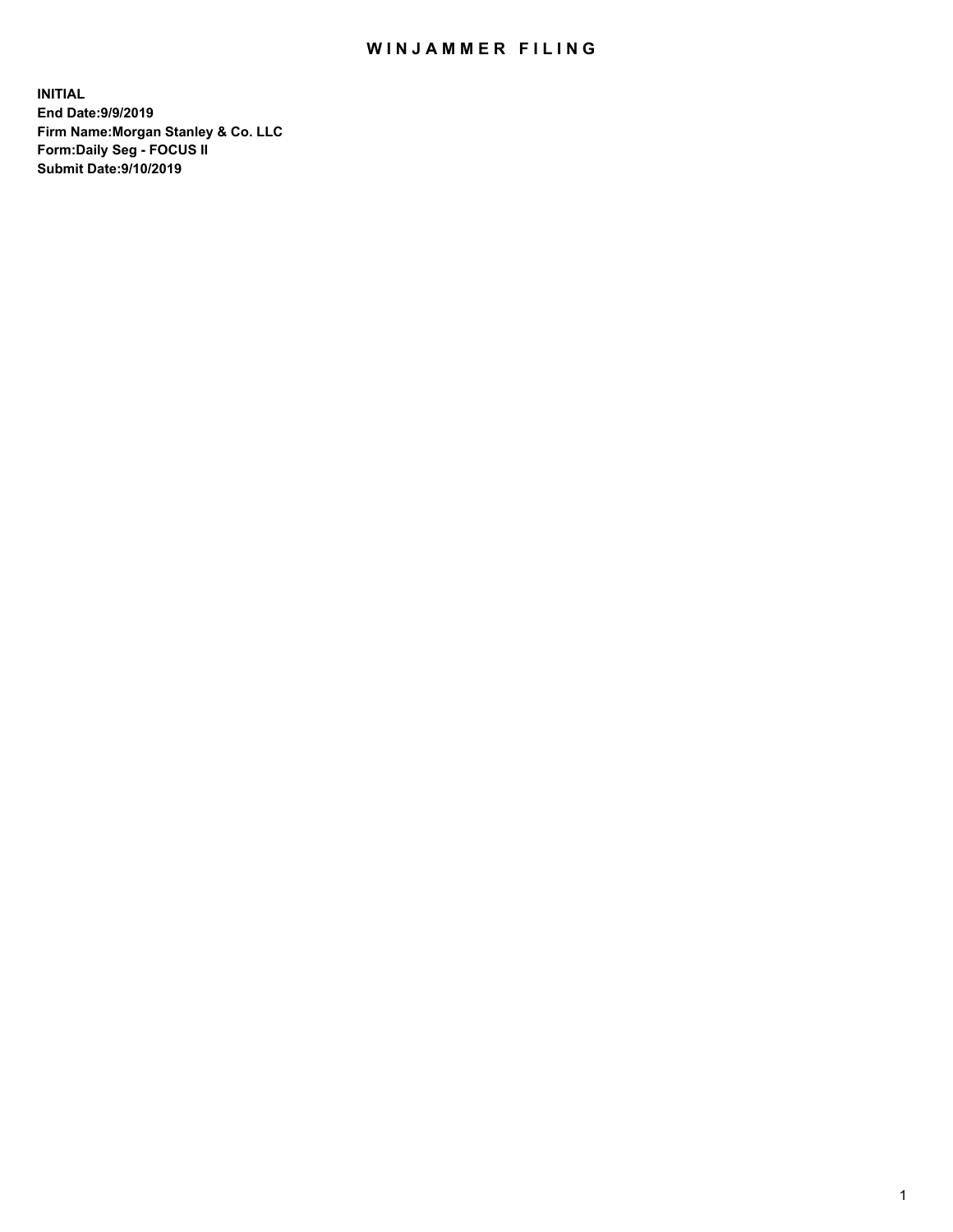**INITIAL End Date:9/9/2019 Firm Name:Morgan Stanley & Co. LLC Form:Daily Seg - FOCUS II Submit Date:9/10/2019 Daily Segregation - Cover Page**

| Name of Company                                                                                                                                                                                                                                                                                                                | Morgan Stanley & Co. LLC                                |
|--------------------------------------------------------------------------------------------------------------------------------------------------------------------------------------------------------------------------------------------------------------------------------------------------------------------------------|---------------------------------------------------------|
| <b>Contact Name</b>                                                                                                                                                                                                                                                                                                            | <b>Ikram Shah</b>                                       |
| <b>Contact Phone Number</b>                                                                                                                                                                                                                                                                                                    | 212-276-0963                                            |
| <b>Contact Email Address</b>                                                                                                                                                                                                                                                                                                   | Ikram.shah@morganstanley.com                            |
| FCM's Customer Segregated Funds Residual Interest Target (choose one):<br>a. Minimum dollar amount: ; or<br>b. Minimum percentage of customer segregated funds required:% ; or<br>c. Dollar amount range between: and; or<br>d. Percentage range of customer segregated funds required between:% and%.                         | 235,000,000<br><u>0</u><br>0 <sup>0</sup><br>00         |
| FCM's Customer Secured Amount Funds Residual Interest Target (choose one):<br>a. Minimum dollar amount: ; or<br>b. Minimum percentage of customer secured funds required:%; or<br>c. Dollar amount range between: and; or<br>d. Percentage range of customer secured funds required between:% and%.                            | 140,000,000<br><u>0</u><br><u>0 0</u><br>0 <sub>0</sub> |
| FCM's Cleared Swaps Customer Collateral Residual Interest Target (choose one):<br>a. Minimum dollar amount: ; or<br>b. Minimum percentage of cleared swaps customer collateral required:% ; or<br>c. Dollar amount range between: and; or<br>d. Percentage range of cleared swaps customer collateral required between:% and%. | 92,000,000<br><u>0</u><br><u>00</u><br>0 <sub>0</sub>   |

Attach supporting documents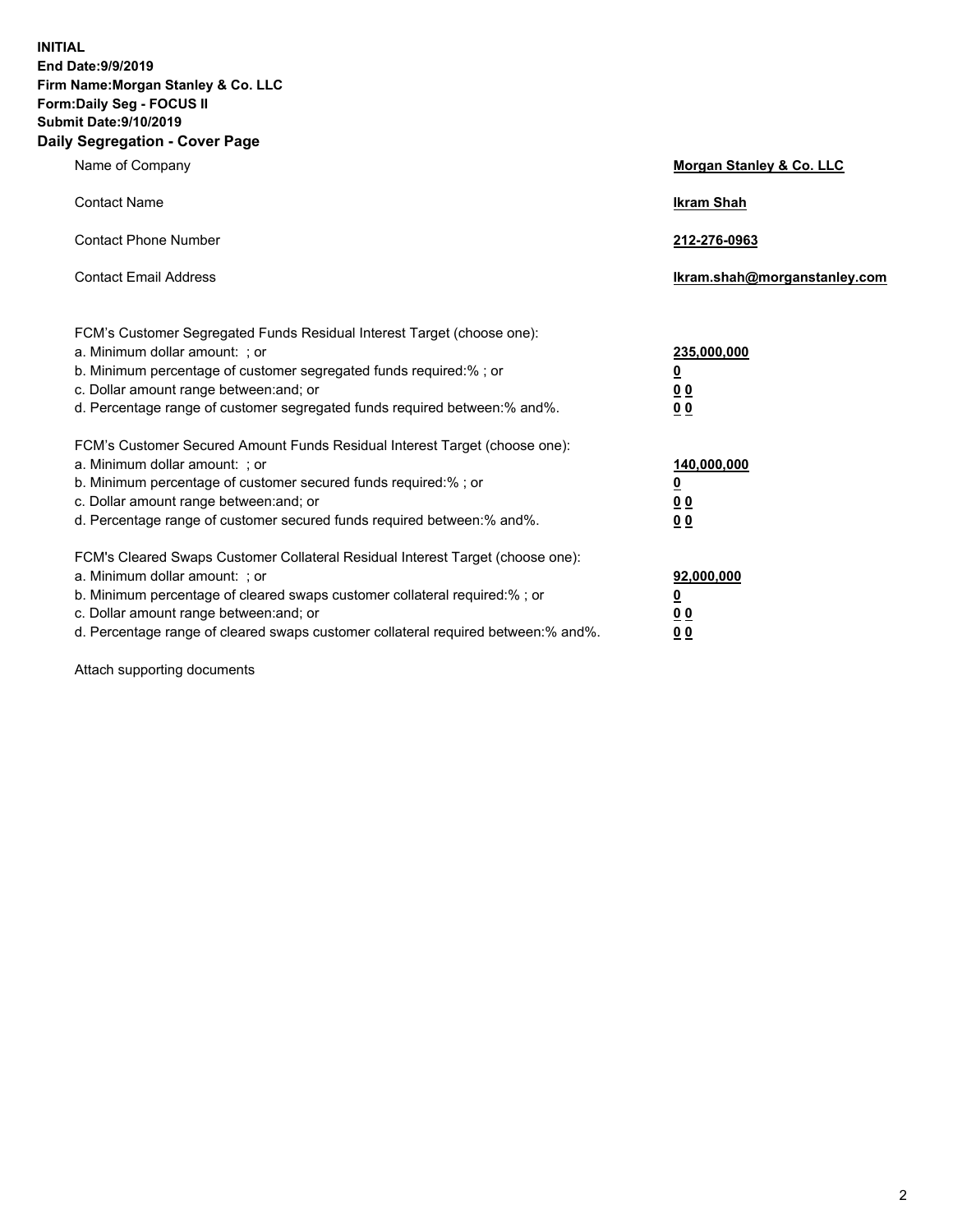## **INITIAL End Date:9/9/2019 Firm Name:Morgan Stanley & Co. LLC Form:Daily Seg - FOCUS II Submit Date:9/10/2019 Daily Segregation - Secured Amounts** Foreign Futures and Foreign Options Secured Amounts Amount required to be set aside pursuant to law, rule or regulation of a foreign government or a rule of a self-regulatory organization authorized thereunder 1. Net ledger balance - Foreign Futures and Foreign Option Trading - All Customers A. Cash **2,857,827,171** [7315] B. Securities (at market) **2,307,414,415** [7317] 2. Net unrealized profit (loss) in open futures contracts traded on a foreign board of trade **204,467,556** [7325] 3. Exchange traded options a. Market value of open option contracts purchased on a foreign board of trade **30,986,568** [7335] b. Market value of open contracts granted (sold) on a foreign board of trade **-35,311,909** [7337] 4. Net equity (deficit) (add lines 1. 2. and 3.) **5,365,383,801** [7345]

- 5. Account liquidating to a deficit and account with a debit balances gross amount **84,666,033** [7351] Less: amount offset by customer owned securities **-83,121,557** [7352] **1,544,476**
- 6. Amount required to be set aside as the secured amount Net Liquidating Equity Method (add lines 4 and 5)
- 7. Greater of amount required to be set aside pursuant to foreign jurisdiction (above) or line 6.

## FUNDS DEPOSITED IN SEPARATE REGULATION 30.7 ACCOUNTS

- 1. Cash in banks
	- A. Banks located in the United States **596,544,257** [7500]
	- B. Other banks qualified under Regulation 30.7 **567,469,611** [7520] **1,164,013,868**
- 2. Securities
	- A. In safekeeping with banks located in the United States **375,043,220** [7540]
	- B. In safekeeping with other banks qualified under Regulation 30.7 **0** [7560] **375,043,220** [7570]
- 3. Equities with registered futures commission merchants
	-
	- B. Securities **0** [7590]
	- C. Unrealized gain (loss) on open futures contracts **1,991,204** [7600]
	- D. Value of long option contracts **0** [7610]
- E. Value of short option contracts **0** [7615] **10,292,941** [7620]
- 4. Amounts held by clearing organizations of foreign boards of trade
	- A. Cash **0** [7640]
	- B. Securities **0** [7650]
	- C. Amount due to (from) clearing organization daily variation **0** [7660]
	- D. Value of long option contracts **0** [7670]
	- E. Value of short option contracts **0** [7675] **0** [7680]
- 5. Amounts held by members of foreign boards of trade
	-
	-
	- C. Unrealized gain (loss) on open futures contracts **202,476,351** [7720]
	- D. Value of long option contracts **30,986,568** [7730]
	- E. Value of short option contracts **-35,311,909** [7735] **4,011,426,217**
- 6. Amounts with other depositories designated by a foreign board of trade **0** [7760]
- 7. Segregated funds on hand **0** [7765]
- 8. Total funds in separate section 30.7 accounts **5,560,776,246** [7770]
- 9. Excess (deficiency) Set Aside for Secured Amount (subtract line 7 Secured Statement Page 1 from Line 8)
- 10. Management Target Amount for Excess funds in separate section 30.7 accounts **140,000,000** [7780]
- 11. Excess (deficiency) funds in separate 30.7 accounts over (under) Management Target **53,847,969** [7785]

**0** [7305]

[7354] **5,366,928,277** [7355]

**5,366,928,277** [7360]

[7530]

A. Cash **8,301,737** [7580]

 A. Cash **1,880,904,013** [7700] B. Securities **1,932,371,194** [7710] [7740] **193,847,969** [7380]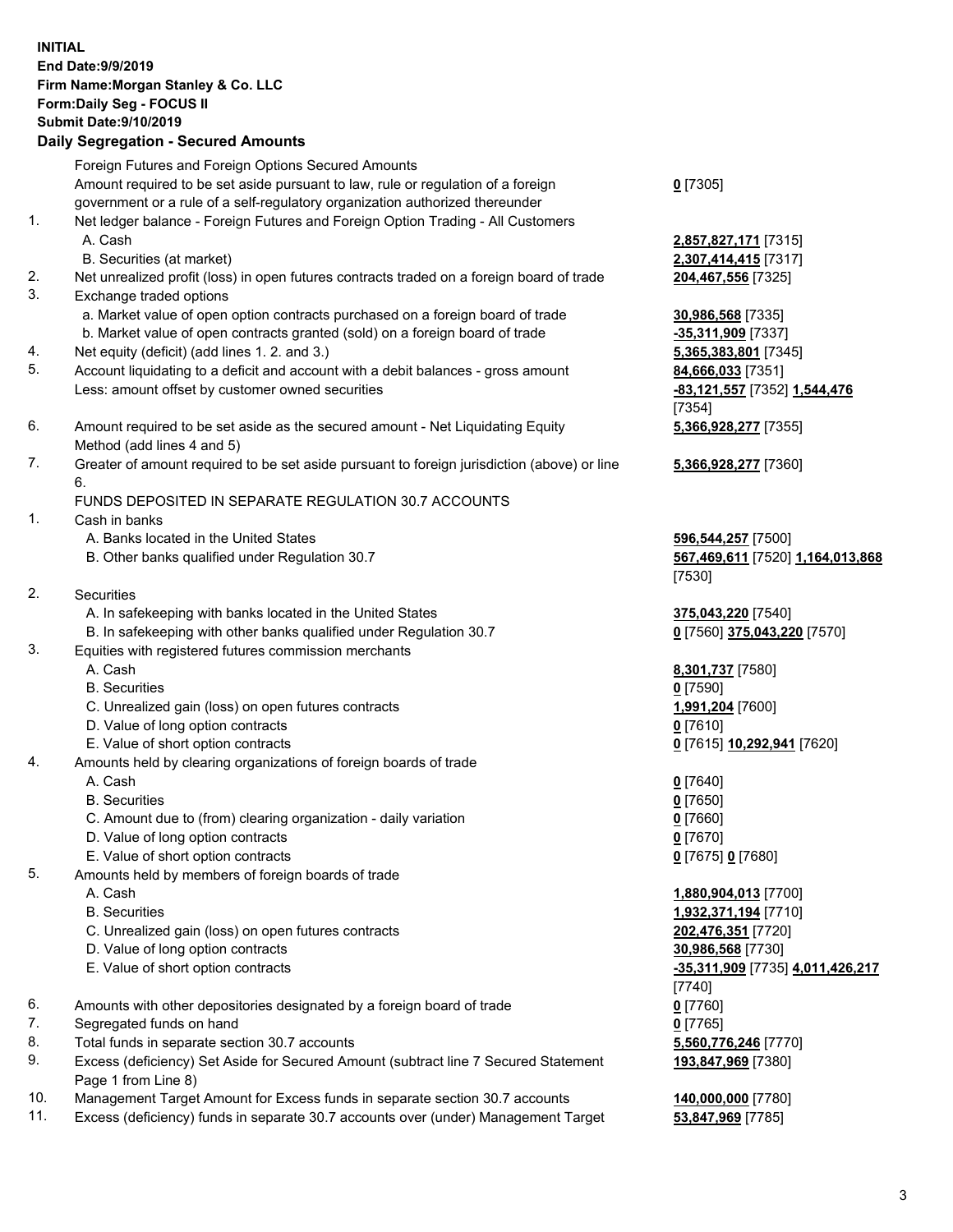**INITIAL End Date:9/9/2019 Firm Name:Morgan Stanley & Co. LLC Form:Daily Seg - FOCUS II Submit Date:9/10/2019 Daily Segregation - Segregation Statement** SEGREGATION REQUIREMENTS(Section 4d(2) of the CEAct) 1. Net ledger balance A. Cash **10,081,401,157** [7010] B. Securities (at market) **6,402,722,848** [7020] 2. Net unrealized profit (loss) in open futures contracts traded on a contract market **334,152,658** [7030] 3. Exchange traded options A. Add market value of open option contracts purchased on a contract market **873,691,015** [7032] B. Deduct market value of open option contracts granted (sold) on a contract market **-730,655,888** [7033] 4. Net equity (deficit) (add lines 1, 2 and 3) **16,961,311,790** [7040] 5. Accounts liquidating to a deficit and accounts with debit balances - gross amount **666,292,266** [7045] Less: amount offset by customer securities **-664,091,529** [7047] **2,200,737** [7050] 6. Amount required to be segregated (add lines 4 and 5) **16,963,512,527** [7060] FUNDS IN SEGREGATED ACCOUNTS 7. Deposited in segregated funds bank accounts A. Cash **4,050,030,199** [7070] B. Securities representing investments of customers' funds (at market) **0** [7080] C. Securities held for particular customers or option customers in lieu of cash (at market) **696,954,845** [7090] 8. Margins on deposit with derivatives clearing organizations of contract markets A. Cash **6,642,539,773** [7100] B. Securities representing investments of customers' funds (at market) **0** [7110] C. Securities held for particular customers or option customers in lieu of cash (at market) **5,705,768,003** [7120] 9. Net settlement from (to) derivatives clearing organizations of contract markets **7,681,043** [7130] 10. Exchange traded options A. Value of open long option contracts **873,691,015** [7132] B. Value of open short option contracts **-730,655,888** [7133] 11. Net equities with other FCMs A. Net liquidating equity **11,640,472** [7140] B. Securities representing investments of customers' funds (at market) **0** [7160] C. Securities held for particular customers or option customers in lieu of cash (at market) **0** [7170] 12. Segregated funds on hand **0** [7150] 13. Total amount in segregation (add lines 7 through 12) **17,257,649,462** [7180] 14. Excess (deficiency) funds in segregation (subtract line 6 from line 13) **294,136,935** [7190]

- 15. Management Target Amount for Excess funds in segregation **235,000,000** [7194]
- 16. Excess (deficiency) funds in segregation over (under) Management Target Amount Excess

**59,136,935** [7198]